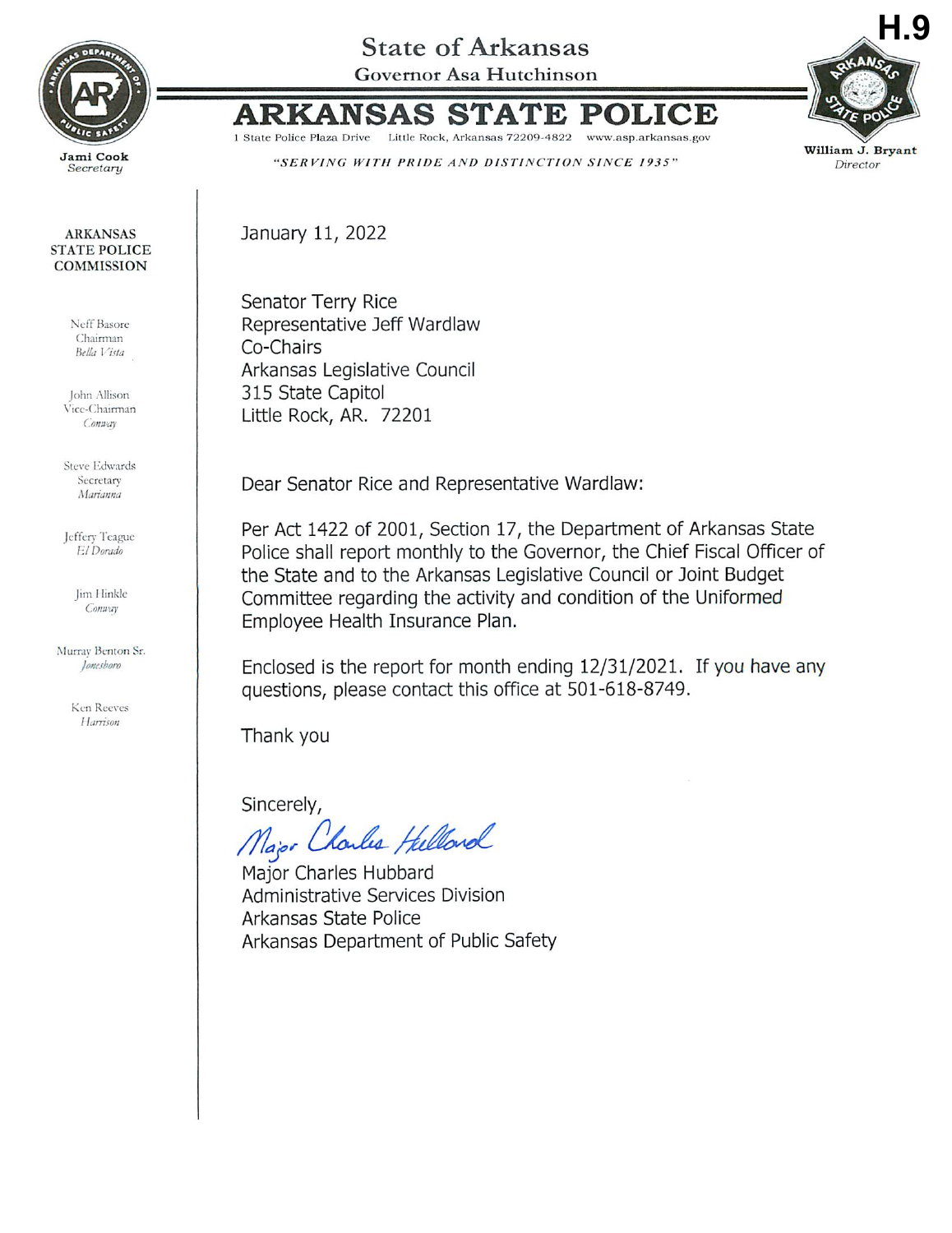## **Arkansas State Police Uniformed Health Plan Fund Balance-December 2021**

| <b>DESCRIPTION</b>                           | <b>MONTH END</b>    | <b>ACTUAL</b><br>YEAR TO DATE |  |
|----------------------------------------------|---------------------|-------------------------------|--|
| <b>BEGINNING FUND BALANCE:</b>               | \$7,683,293.03      | \$5,626,856.28                |  |
| <b>PLUS RECEIPTS:</b>                        |                     |                               |  |
| <b>Active Employees</b>                      | 676,512.00          | 7,963,242.00                  |  |
| <b>Active Dental/Vision</b>                  | 36,142.77           | 458,077.94                    |  |
| Retirees                                     | 110,251.43          | 1,333,557.50                  |  |
| Retiree Dental/Vision                        | 22,691.34           | 267,301.00                    |  |
| <b>COBRA</b>                                 | 311.32              | 1,937.82                      |  |
| Act 1500 DL Fees                             | 250,000.00          | 3,000,000.00                  |  |
| Refunds & Voids                              | 383.63              | 12,486.52                     |  |
| <b>Interest Earned</b>                       | 4,803.09            | 50,753.90                     |  |
| Other-Retiree Drug Subsidy                   | 138,659.39          | 414,292.83                    |  |
| Other-Drug Card Rebate                       | 0.00                | 217,261.14                    |  |
| Other-LWOP Premiums                          | 607.88              | 6,262.51                      |  |
| <b>Other-Suspension Premiums</b>             | 0.00                | 1,761.01                      |  |
| Other-Additional Premium Contribution        | 0.00                | 1,200,000.00                  |  |
| CD's Redeemed                                | 0.00                | 0.00                          |  |
| Other                                        | 0.00                | 1,000.00                      |  |
| <b>SUBTOTAL RECEIPTS:</b>                    | <u>1,240,362.85</u> | <u>14,927,934.17</u>          |  |
| <b>FUND BALANCE AVAILABLE:</b>               | \$8,923,655.88      | \$20,554,790.45               |  |
| <b>LESS DISBURSEMENTS:</b>                   |                     |                               |  |
| Health, Prescription, Dental & Vision Claims | 1,077,498.33        | 11,880,700.01                 |  |
| Health Advantage Admin Fees                  | 55,474.50           | 670,437.00                    |  |
| Delta Dental Admin Fees                      | 5,156.95            | 57,660.85                     |  |
| Part D Advisors Admin Fees                   | 0.00                | 60,973.45                     |  |
| <b>MedImpact Admin Fees</b>                  | 3,329.99            | 46,931.91                     |  |
| <b>EBRX Admin Fees</b>                       | 3,709.20            | 44,696.40                     |  |
| IRS 1095 Filing                              | 0.00                | 12,500.00                     |  |
| <b>Other-Transitional Reinsurance Fee</b>    | 0.00                | 0.00                          |  |
| Other-Professional Svc(GASB report)          | 0.00                | 0.00                          |  |
| Miscellanous-Premium Refund                  | 0.00                | 2,403.92                      |  |
| <b>PCORI</b>                                 | 0.00                | 0.00                          |  |
| <b>Bank Charge</b>                           | 0.00                | 0.00                          |  |
| <b>SUBTOTAL DISBURSEMENTS:</b>               | \$1,145,168.97      | \$12,776,303.54               |  |
|                                              |                     |                               |  |
| <b>ENDING FUND BALANCE:</b>                  | \$7,778,486.91      | \$7,778,486.91                |  |
| <b>CERTIFICATES OF DEPOSIT</b>               | \$3,500,000.00      | 3,500,000.00                  |  |
| <b>TOTAL FUND BALANCE</b>                    | \$11,278,486.91     | \$11,278,486.91               |  |

| <b>ACT 1500 Revenue Summary</b>                    |              |                |  |  |  |  |  |
|----------------------------------------------------|--------------|----------------|--|--|--|--|--|
| TOTAL ACT1500 REVENUE FOR THE MONTH :              | 11/1/2021    | \$104,198.23   |  |  |  |  |  |
| MONTHLY DEPOSIT TO HEALTH PLAN INCLUDING SMP1100   | \$250,000.00 |                |  |  |  |  |  |
| MONTHLY ACT 1500 TRANSFER TO HOLDING - SMP1100     |              | \$0.00         |  |  |  |  |  |
| CAL YEAR TO DATE TRANSFERS TO HOLDING - SMP1100    |              | \$0.00         |  |  |  |  |  |
| ICAL YEAR TO DATE TRANSFERS FROM HOLDING - SMP1100 |              | \$1.531.083.31 |  |  |  |  |  |
|                                                    |              |                |  |  |  |  |  |